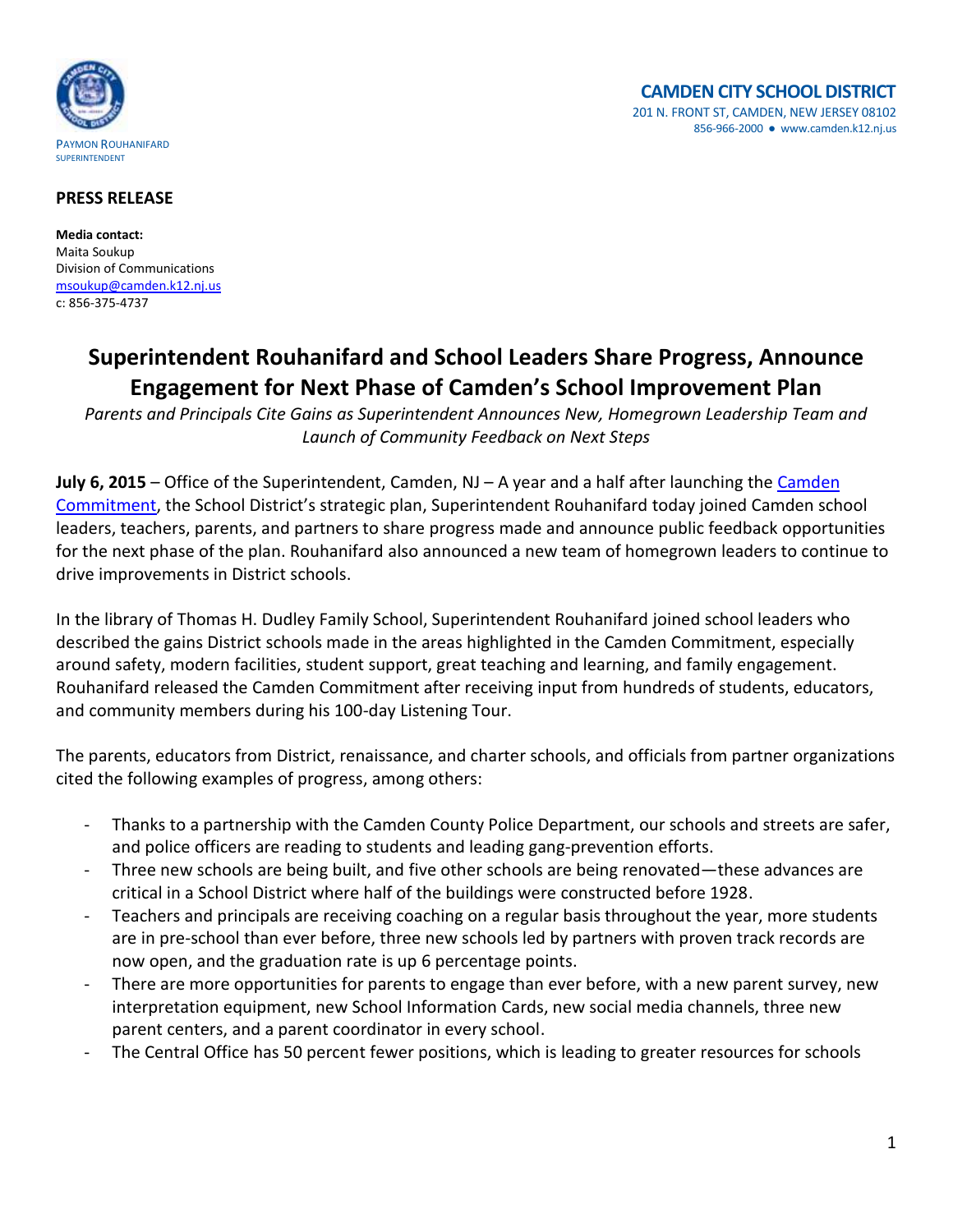"Our school leaders, teachers, students, and families should be proud—together, we're making progress," said Superintendent Rouhanifard. "But we have more work to do until every Camden student receives the excellent education he or she deserves, and I look forward to working with all of our families and community partners on the next steps we'll take together."

"Starting weeks before the 2014-15 school year even began, I received intensive feedback from my coach that helped me better lead my school," said Tracey Reed-Thompson, the principal of Yorkship Family School. "Leading a school is hard work, but the balance of support and autonomy that the School District is providing is making me more effective with our teachers, our families, and our students."

"The strong partnership we have with the School District is rare, and we deeply value the open dialogue and shared commitment to helping students get an excellent education," said Drew Martin, the Executive Director of the KIPP Cooper Norcross Academy. "When adults work together, students benefit, and the brand-new school building on Broadway that will be home to hundreds of youngsters when it opens next month is just one sign of our strong working relationship."

"From the first high school fair to the new School Information Cards, I'm thrilled about the new opportunities I have to get involved in my children's education and be a true partner in their success," said Fatimah Shakir, who has children at H.B. Wilson Family School and Creative Arts Morgan Village Academy. "I frequently see the Superintendent when he's visiting schools or at different community events—his commitment to engaging parents is real."

Superintendent Rouhanifard released the Camden Commitment in January 2014 after conducting a 100-day listening tour. In order to drive the type of positive change the School District needs as soon as possible, the strategic plan was intentionally crafted as a short-term document, with public reports on progress every three months. The next phase of the Camden Commitment will maintain the same promises—the areas identified by parents and community members as the most critical priorities—but reset the goals and action steps to reach each promise.

"While family and community members regularly share their appreciation for the gains we're making in our schools, they also say that we haven't made enough progress in certain areas, and they're right," Rouhanifard said. "In areas like curriculum, restorative justice practices, and enrollment, we have much more work to do, and I look forward to engaging in discussions about those efforts this summer."

To get feedback on the next strategic plan, the District is launching a survey, which is available on a new webpage—www.camden.k12.nj.us/CamdenCommitment—and will be administered by District officials at community events. In addition, community groups and Advisory Board members will hold town hall-style meetings in the coming weeks in neighborhoods across the City.

At today's event, the Superintendent also named a new team to lead District schools' improvement. Katrina McCombs, a Camden native and Camden High School alumnus who most recently led the Office of Early Childhood Education, will take over from Deputy Superintendent Sean Gallagher, working with the administration to support all of our District schools from pre-school registration through high school graduation. In addition, Andrew Bell, who served last year as a principal coach, will become the District's Chief Academic Officer, focused exclusively on teaching and learning. Both Ms. McCombs and Mr. Bell are former principals and have worked in the District since the 1990s.